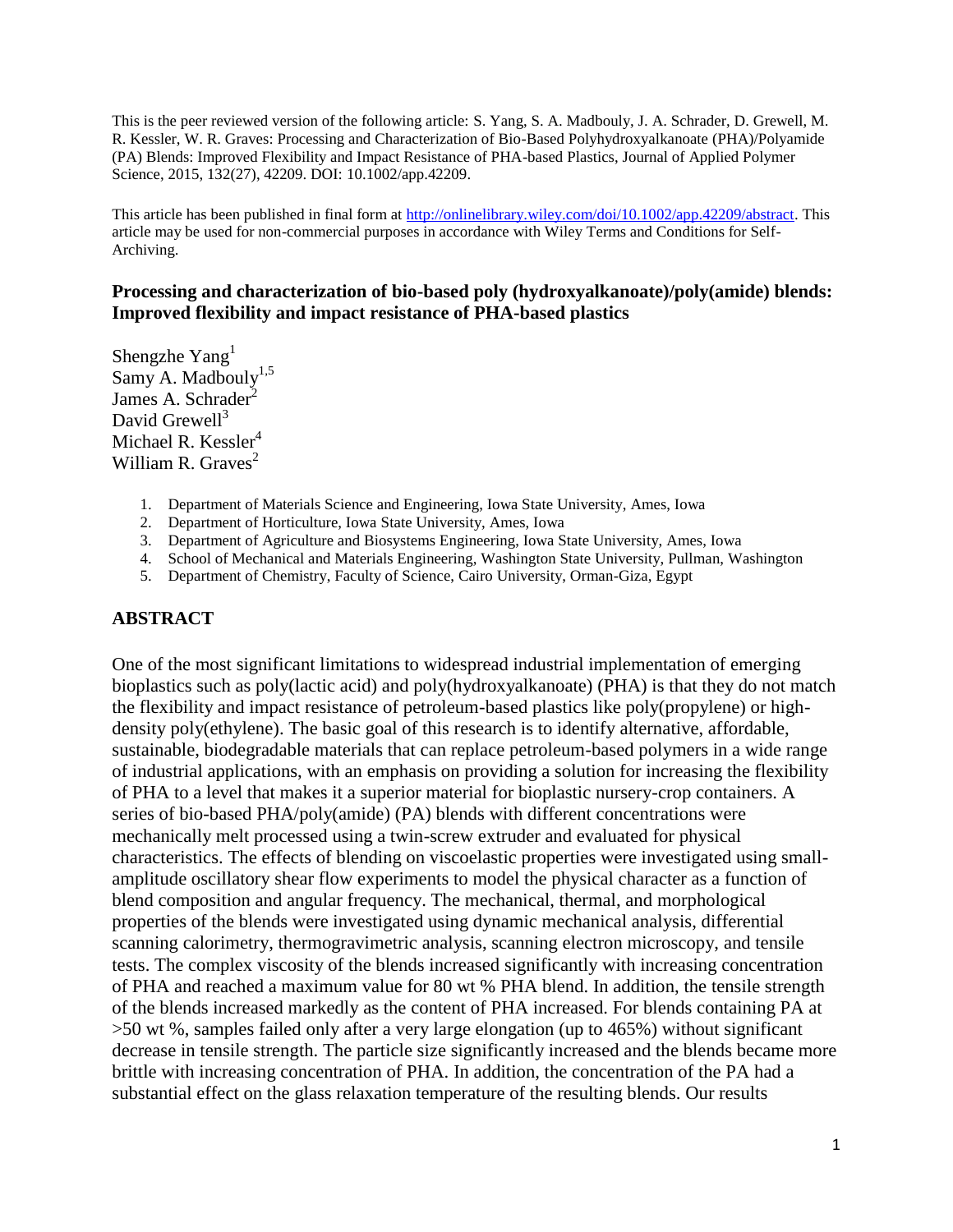demonstrate that the thermomechanical and rheological properties of PHA/PA blends can be tailored for specific applications, and that blends of PHA/PA can fulfill the mechanical properties required for flexible, impact-resistant bio-based nursery-crop containers. © 2015 Wiley Periodicals, Inc. J. Appl. Polym. Sci. **2015**, *132*, 42209.

# **INTRODUCTION**

The use of petroleum-based plastics for products and packaging has become ubiquitous in industry, a trend that is contributing heavily to ecological problems such as increased  $CO<sub>2</sub>$  levels, pollution of land and waterways, and overloading of the solid-waste stream. Although petroleum plastics are extremely versatile and fulfill the performance requirements for a multitude of applications, increasing public awareness of their environmental impacts has spurred efforts to replace petroleum feedstocks with sustainable and ecofriendly alternatives.[1-15] Motivated by the goal to reduce our carbon footprint and dependence on fossil carbon sources, bio-based polymers and composites are becoming widely utilized in polymer manufacturing and medical applications.[16-18] One area of strong interest is the replacement of petroleum-based plastics with bioplastics in horticulture containers used by the nursery-crops industry. Although interest is high, the industry has struggled to develop a bio-based container that can fulfill the functional requirements for long-term nursery-crops production. Many of the difficulties are related to poor flexibility and low impact resistance of materials that cannot withstand the harsh treatment encountered during use.

The poly(hydroxyalkanoates) (PHAs) most widely used in industry are aliphatic thermoplastic poly(esters) synthesized via metabolic pathways of microorganisms by fermentation of sugars or lipids.[19] PHAs containing over 90 types of monomers have been synthesized in various microorganisms. The characteristics of thermoplastic PHAs range from rigid plastics to tough elastomers and depend on their molecular structure. Specifically, the properties of PHAs are highly dependent on the copolymer composition. Generally, thermoplastic PHAs are rigid but brittle, with poor impact resistance and flexibility, issues that restrict the applications for which PHAs can be used as alternatives to traditional petroleum-based plastics. Copolymers of 4 hydroxybutyrate and 3-hydroxybutyrate can be synthesized to produce bio-based polymers with different mechanical and thermal properties. Poly(3-hydroxybutyrate) is a brittle semicrystalline material with crystallinity  $\geq 50\%$  and  $T_g$  of approximately 4°C. However, poly(4hydroxybutyrate) is more elastic with very low crystallinity and  $T_g = -48$ °C. Most of the efforts aimed at improving the toughness of PHA have focused on blending PHA with other polymers such as poly(lactide) or thermoplastic starch.[19-22] The majority of reports regarding PHA blends focus on only a few aspects of their character, such as viscoelastic or rheological properties, instead of providing a comprehensive characterization of the material, and there have been no investigations evaluating the blending of poly(amide) with PHA to improve its flexibility and impact resistance for increased industrial application.

Poly(amide) (PA) is a resin containing monomers of amides joined by peptide bonds, and can be made artificially through step-growth polymerization or solid-phase synthesis. PA has been used in blends with various polymers such as poly(lactide) to facilitate a good combination of toughness and stiffness.[23] Hydrogen bonding between the molecules results in good mechanical performances in both crystalline and amorphous states. The PA used in this study is a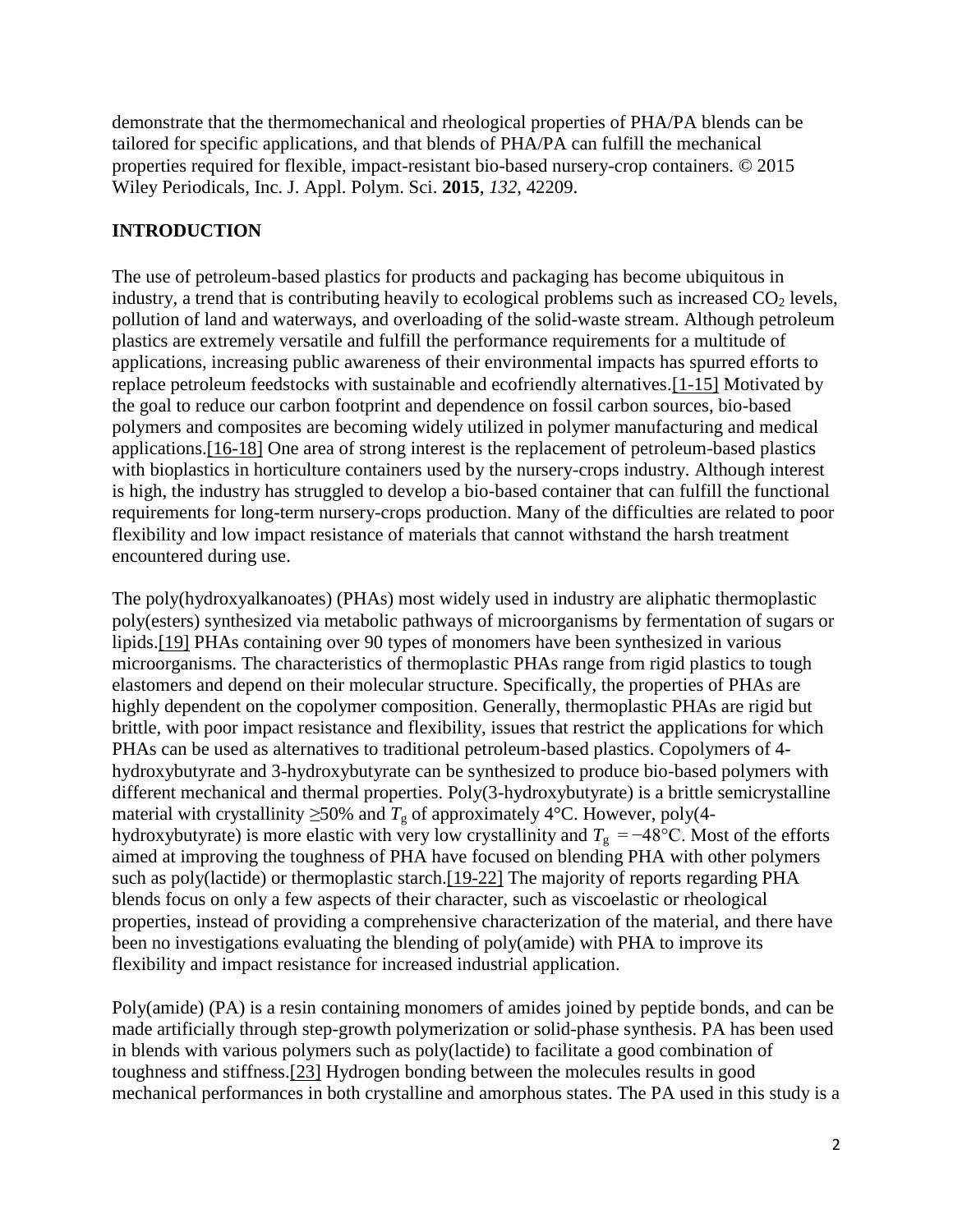bio-derived resin that is manufactured from tall oil and processed through dimerization and polycondensation. Tall oil is a viscous yellow-black liquid that can be obtained from pine tree and is a by-product of the pulp and paper industry. This bio-based PA has high viscosity, low softening temperature, high flexibility, and high water resistance and is widely used in industrial applications such as, adhesives, ink binders, and coatings. All polymers used in this study were commercially available and bio-based.

The objectives of our research were (1) to quantify the effects of blending PA with PHA; (2) to characterize the thermal, morphological, rheological, and mechanical properties of PHA/PA blended at three different load ratios (80/20, 50/50, and 20/80); and (3) to compare the material properties of these PHA/PA blends with those of neat PHA and neat PA. Results were examined to assess the suitability of using PHA/PA blends in the model application of bio-based nurserycrop containers that could provide equal function to that of petroleum-plastic containers.

# **EXPERIMENTAL**

### *Materials*

Poly(hydroxyalkanoate) Mirel P1003 (compression molding grade resins) was supplied by Metabolix Inc., Cambridge, MA 02139. This PHA is made by fermentation of renewable biobased feedstock, making it fully bio-based in neat form. Mirel P1003 is a blend of PHB and poly(3-hydroxybutyrate-*co*-4-hydroxybutyrate). The poly(amide) UNI-REZ™ 2651 was obtained from Arizona Chemical Inc., Jacksonville, FL, and is a fully bio-based resin derived from tall oil of pine tree.

### *Microcompounding and Compression Molding*

Complete drying of PHA and PA was accomplished by heating the material in a vacuum oven for 8 h at 60°C. The desired amounts of PHA and PA granules were fed into a twin-screw microcompounder (DACA Instrument, Santa Barbara, CA) set to 185°C and a rotation speed of 100 rpm. The mixing time was controlled for 10 min to facilitate homogenous melt compounding. The extruded materials were then compression molded at 185°C to prepare the samples for dynamic mechanical analysis (DMA).

### *Measurements*

### Scanning Electron Microscopy

The fracture surface morphology of PHA/PA blends (wt % ratios of 20/80, 50/50, and 80/20) was examined using scanning electron microscopy (SEM). The tensile-fractured samples were fixed on the SEM holders after sputter coating with a thin gold layer. The prepared samples were characterized using a field-emission scanning electron microscope (FE-SEM, FEI Quanta 250) operating at 10 kV under high vacuum.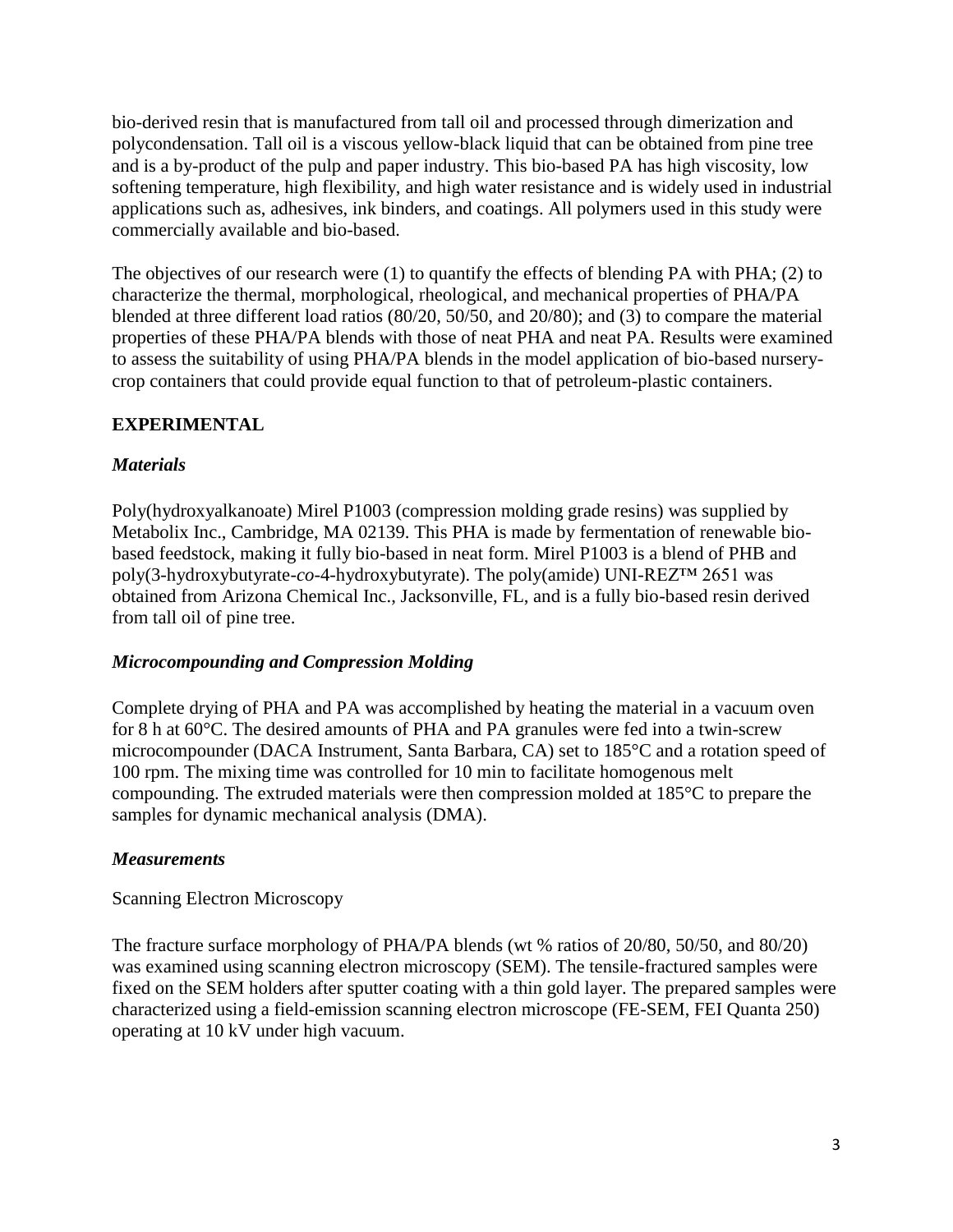### Rheological Measurements

The rheological properties of blends were investigated under an AR2000ex rheometer (TA Instruments, New Castle, DE) with parallel plates of 25 mm diameter. All measurements were performed under temperature accuracy of  $\pm 0.1$ °C. A platinum resistance thermometer (PRT) sensor positioned at the center of the plate ensured optimum temperature stability and control. The rheological experiments were studied on angular frequency sweeps at 180°C to evaluate the complex viscosity and shear storage modulus. All measurements of PHA/PA blends (wt % ratios of 20/80, 50/50, and 80/20) were examined and compared in frequency sweep testing mode.

## DMA Measurements

The DMA was performed with a DMA Q800 dynamic mechanical analyzer from TA Instruments. All samples were measured with a film-tension mode of 1 Hz. Rectangular specimens of  $0.9 \times 5$  mm (thickness  $\times$  width) were used for the analysis. All the samples were heated to 200°C and annealed for 3 min to remove the thermal history before any measurements. The samples were cooled and held isothermally for 3 min at −100°C before the temperature was increased to 100°C at a rate of 3°C/min.

## DSC Measurements

Differential scanning calorimetry (DSC) measurements were performed using a thermal analyzer (TA Instrument Q2000) to study the melting and crystallization behavior of PHA/PA blends. All DSC measurements were carried out in nitrogen atmosphere. The samples were heated from room temperature to 200°C at a heating rate of 20°C/min to erase their anterior thermal history, equilibrated at 200°C for 3 min, and then cooled to room temperature at a cooling rate of 20 $^{\circ}$ C/min. The crystallization temperature  $(T_c)$  was evaluated using the exothermic crystallization peak. The samples were then reheated to 200°C at the same constant rate, measuring the second heating curves as well as the cooling curves. The melting temperature  $(T<sub>m</sub>)$ of all samples was determined from the maximum of the endothermic melting peak. Samples of 5 mg were cut from the films and used for analysis.

## TGA Measurements

A Q50 thermogravimetric analyzer (TGA) from TA Instruments was employed to investigate the thermal stability of PHA/PA blends. The samples were heated from room temperature to 600°C at a heating rate of 20°C/min under nitrogen atmosphere. Generally, 20 mg samples were used for the TGA.

## *Mechanical Properties*

The tensile performance of the samples was determined using an Instron universal testing machine at an extension rate of 50.0 mm/min using a static load cell  $(\pm 2 \text{ kN})$ . Rectangular specimens of  $50 \times 10$  mm (length  $\times$  width) were used. All samples had the same processing and thermal history. Average values were calculated from at least three replicates of each sample.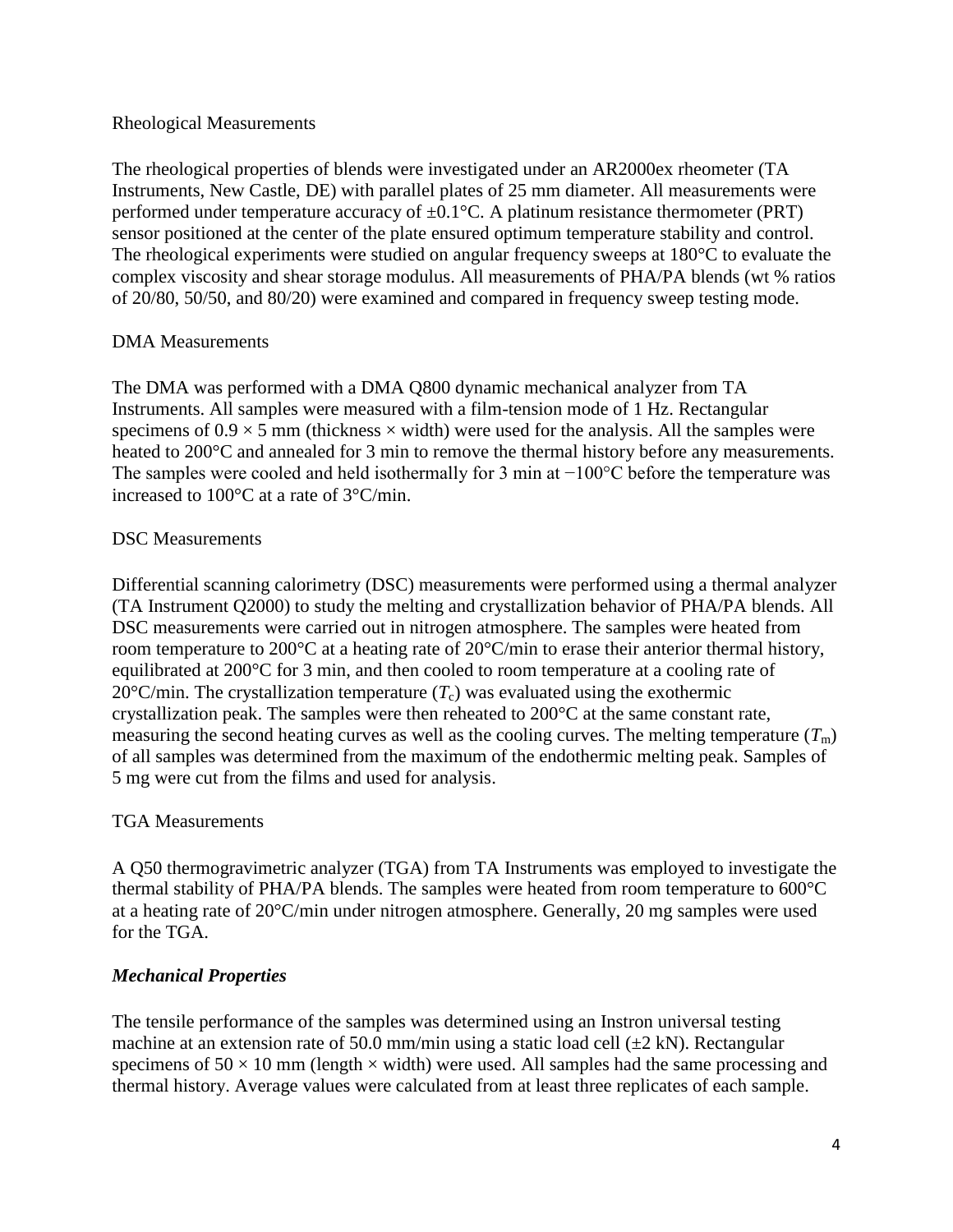The toughness of the polymer was determined from the area under the corresponding tensile stress–strain curves.

# **RESULTS AND DISCUSSION**

SEM is a well-established technique that is widely employed to investigate the internal structure or morphology of biodegradable polymers.[24-27] For the PHA/PA blends, the fracture surface morphology was investigated for the different weight ratios (20/80, 50/50, and 80/20). The facture morphologies of specimens after tensile testing are shown in Figure  $\mathbf{1}(a)$ . Two-phase structure is clearly observed for different blend compositions. A relatively smooth surface topography was observed for the PHA/PA (20/80) blend. With increasing PHA content, the particle size significantly increased and the surface eroded and was etched with well-defined pits. For samples with PHA at 50 wt %, the spherical particles of PHA were pulled out from the surface, which showed strong interfacial adhesions of the two phases. With the PHA content at 80 wt %, the blend agglomerated into large (ca 60–80 μm) individual irregular pieces during melt compounding. In addition, the blends became more brittle with increasing concentration of PHA.

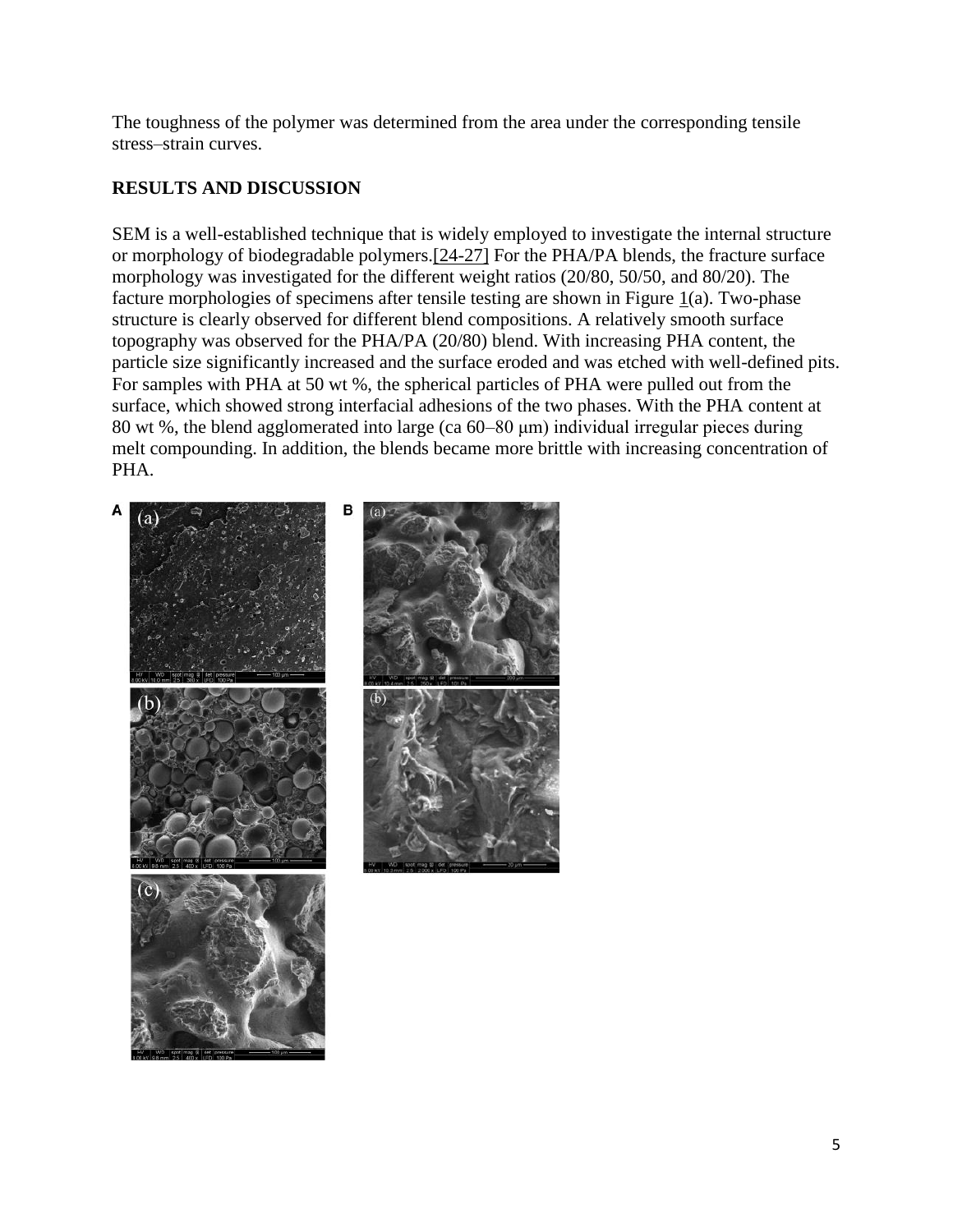Figure 1. (A) SEM images for fracture surface morphologies of PHA/PA blends (a) PHA/PA  $(20/80)$ ; (b) PHA/PA  $(50/50)$ ; (c) PHA/PA  $(80/20)$ . (B) SEM micrographs for fracture surface morphology of PHA/PA (80/20) at (a)  $250\times$  and (b)  $2000\times$  magnification.

SEM micrographics for the PHA/PA (80/20) blend are shown at different magnifications in Figure 1(b). The landform on the fracture surface was disorderly and resembled unsystematic crushed aggregates. The two components appeared completely separated and broken into small particles, because the final mechanical properties of composites are highly dependent on their morphology.[23, 28, 29] The fragile character of the PHA/PA (80/20) blend is due to the macrophase separation of the blend and the poor interfacial adhesion between the two polymer components. This consequently led to difficulty in testing the tensile strength of this specific specimen.

We hypothesized that the weight percent ratio of the PHA/PA blends would have a significant influence on the viscoelastic properties. For this reason, the rheological behavior of this blend was studied as a function of classical angular frequency by using small-amplitude oscillatory shear flow experiments. Figure 2(a) compares the effect of dynamic angular frequency on the viscoelastic behavior in PHA/PA blends, showing the dependence of complex viscosity,  $\eta^*$ , at the same temperature, 180°C. The viscosity of pure PHA is almost angular frequency independent (Newtonian behavior), while the viscosity of pure PA and all blends showed non-Newtown behavior (i.e., the viscosity decreased with increasing angular frequency). In addition, *η \** increased significantly for blends with 20 and 50 wt % PA and then decreased for 80 wt % PA. This behavior is mainly attributed to the different morphologies developed in the melt processing of the blends as clearly seen in Figure 1. The microstructured two-phase morphology observed for blends with 20 and 50 wt % PA acts as a reinforcement polymer composite and consequently the dynamic viscosity increased significantly.[30] The particle size of the phaseseparated structure decreases dramatically for the blend with 80 wt % PA and the viscosity decreased due to the high compatibility between the two polymer components. Figure 2(b) shows the composition dependence of complex viscosity at 180°C and different angular frequencies. Clearly the viscosity decreases with increasing angular frequency and attains a maximum for 20 wt % PA blend as aforementioned.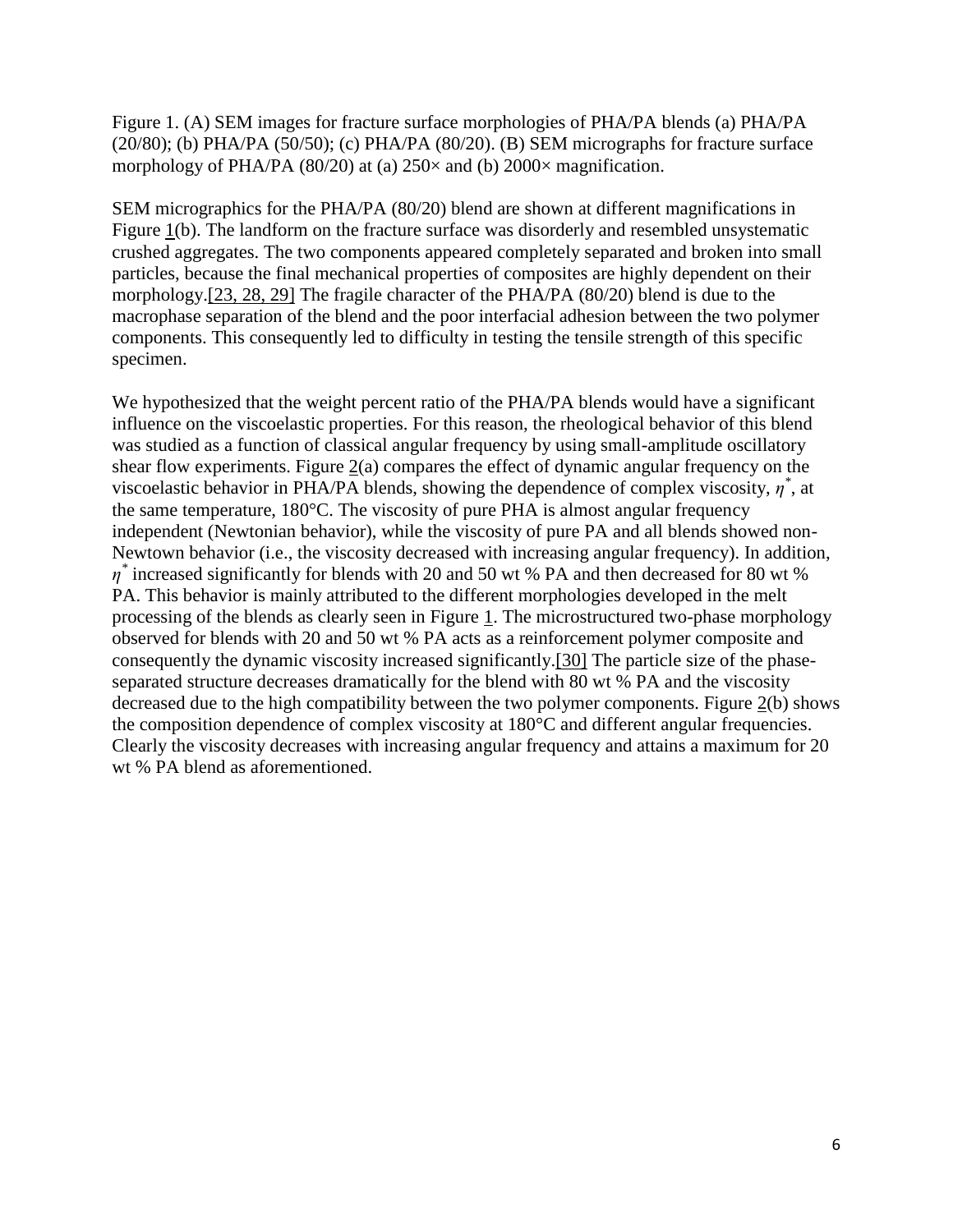

Figure 2. (a) Angular frequency dependence of η\* for PHA/PA blends at 180°C. (b) Composition dependence of η\* for PHA/PA blends at 180°C for different angular frequency.

The effect of blend ratio of PHA and PA on the dynamic mechanical properties of the material was investigated in the temperature range from −100 to 100°C. The variation of the storage modulus (*E*′) and loss tangent (tan δ) of the pure PHA, PA, and their blends are shown in Figure 3. The sample of PHA/PA (80/20) was not included because it was too brittle to prepare reliable dimensions for the DMA measurements. As illustrated in Figure 3(a), the storage modulus at the glassy region decreased markedly as the amount of PA increased. With increasing PA loadings up to 50 wt %, the storage modulus of the PHA/PA blends showed a noticeable decrease to nearly one-third that of the neat PHA. At the rubbery plateau, this trend became more prominent. When the temperature elevated above 50°C, the storage modulus of the blends decreased much more than that of the pure PHA. At higher temperatures ( $T \ge 75^{\circ}$ C), *E'* decreased very sharply due to the slippage of large-scale molecular chains.[20, 31]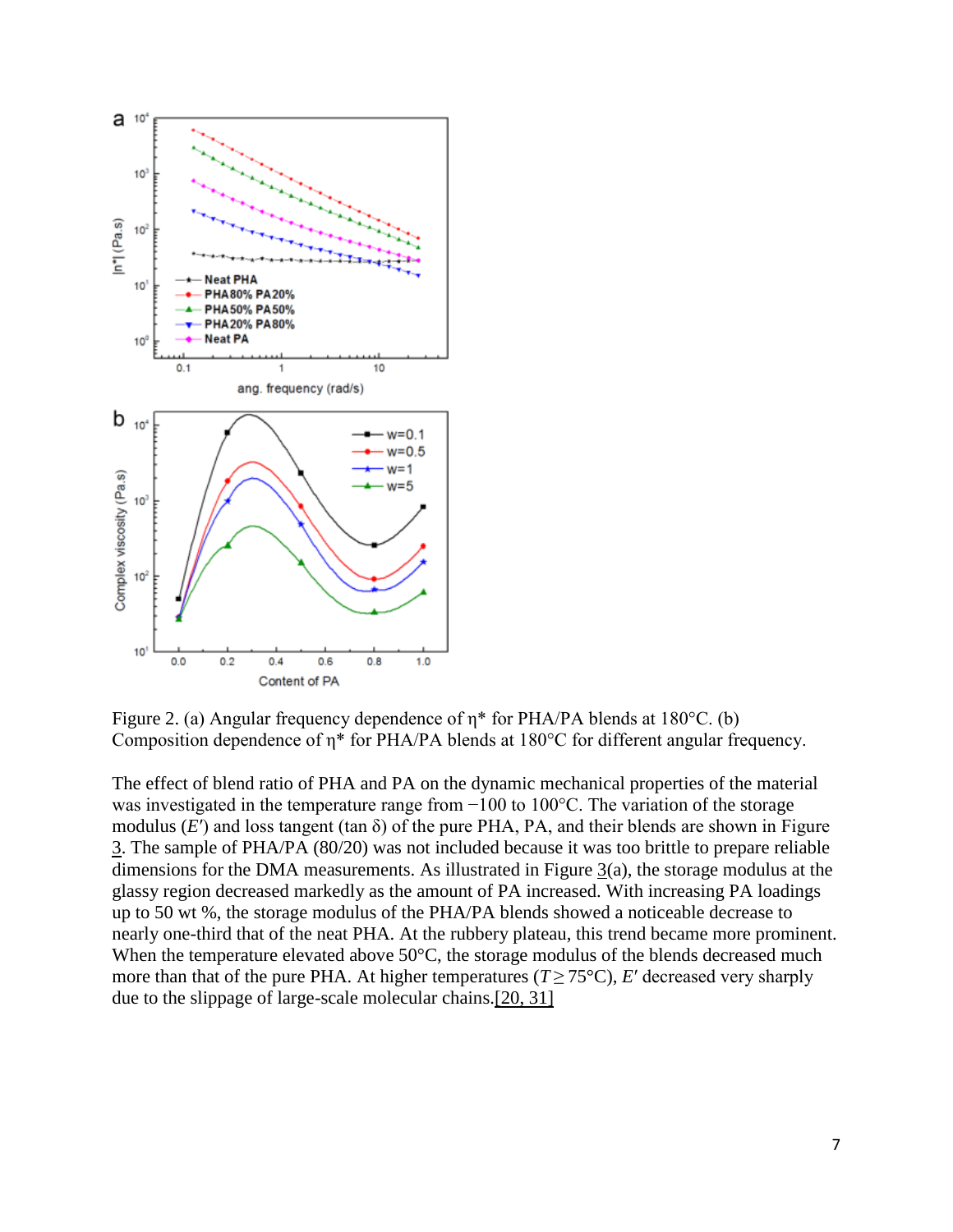

Figure 3. (a) Temperature dependence of dynamic storage moduli, *E*′ of the PHA/PA blends as a function of blend composition. (b) Temperature dependence of tan δ curves of the PHA/PA blends as a function of blend composition.

In general, the glass transition temperature  $(T_g)$  can be measured using several experimental techniques, such as DSC, DMA, TMA, and broadband dielectric spectroscopy. Determination of  $T_{\rm g}$  of blends with large mismatch in their  $T_{\rm g}$ s can be used to evaluate the degree of miscibility of the two polymer components. Normally a single  $T<sub>g</sub>$  can be detected for miscible blends while two  $T_{g}$ s for immiscible or partially miscible blends. It is also known that relaxation peak from DMA can be directly associated with the  $T<sub>g</sub>$  of the material as well as to the drop of storage tensile modulus.[32] The tan δ curve of the PHA/PA blends as a function of blend composition is presented in Figure  $\frac{3}{b}$ . The concentration of the PA had a considerable effect on the glass relaxation temperature of the resulting blends. The tan  $\delta$  peak magnitudes of blends decreased after the loading of PA, a result related to the modulus drop. Meanwhile, the position of the relaxation peak shifted toward lower temperatures with increasing PA content. Consequently, based on the position of relaxation peak,  $T<sub>g</sub>$  of the blended material became lower as the amount of PA increased due to the partial miscibility of the two polymer components.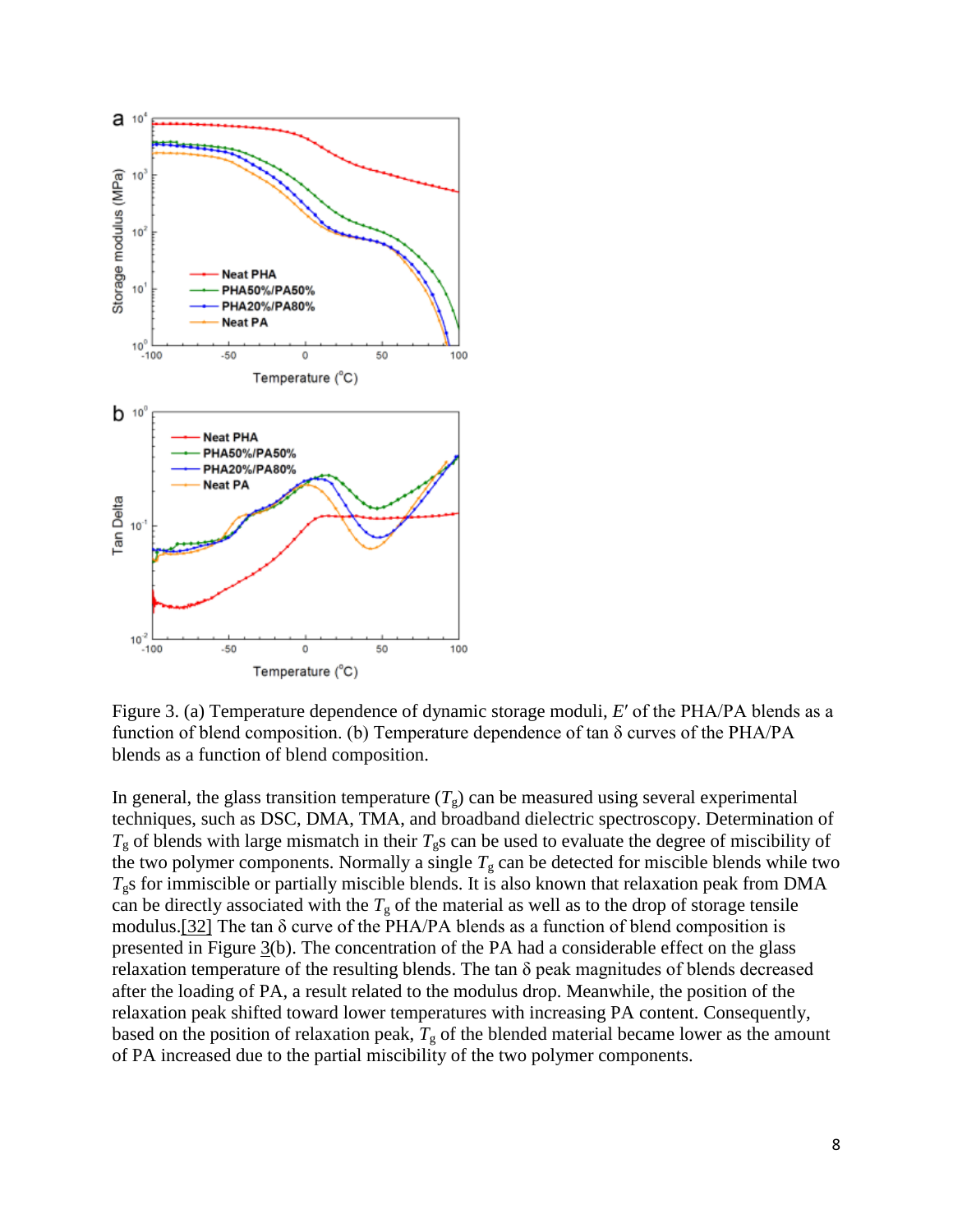DSC was used to measure the temperatures and heat flow during thermal transitions of PHA/PA blends. The crystallization behavior of semicrystalline polymers has a substantial effect on their mechanical properties, and the second-phase additives affect the crystallinity of the binary polymer blends.[23, 33, 34] The DSC traces for PHA/PA blends during the second heating scan as a function of blend composition are shown in Figure 4. The first heating process, from room temperature to 200°C at a heating rate of 20°C/min, was used to erase thermal and mechanical histories. For the pure PHA, PHA/PA (80/20), and PHA/PA (50/50), the curves displayed two endothermic peaks due to primary and secondary crystallization processes. These double melting peaks were found after the complete crystallization cooling from the melting indicated and confirmed the existence of melt-recrystallization mechanisms.[35-38] The less perfect crystals melted at lower temperature, and then at a higher temperature, the sample reorganized into more perfect crystals and remelted during the heating process. Table  $1$  compares the melting enthalpy  $(\Delta H_m)$  and melting temperature  $(T_m)$  of PHA, PHA/PA (80/20), and PHA/PA (50/50), showing that the melting points of the blends decreased as the concentration of poly(amide) increased. The  $\Delta H_{\rm m}$  was calculated by integrating the area of two bimodal melting peaks. As a function of blend composition,  $\Delta H_{\text{m}}$  decreased significantly with increasing poly(amide) content as seen from the data in Table 1. No endothermic melt peaks were observed in the DSC curves for pure PA or PHA/PA (20/80), indicating that no apparent crystallization process took place within the temperature range of room temperature to 200°C. Consistent with the results observed for Δ*H*<sup>m</sup> and  $T<sub>m</sub>$ , the DSC curves showed a similar declining trend, indicating that the amorphous properties of PA reduced the crystallization of PHA/PA blends and diminished the appearance of the melting peak.



Figure 4. DSC heating scan for PHA/PA blends. The DSC measurements were carried out at 20°C/min heating rate (second heating run).

Table 1. Summary of Melting Enthalpy, Melting Temperature, Cold Crystallization Enthalpy, Cold Crystallization Temperature, Degree of Crystallinity, and  $T<sub>g</sub>$  from tan  $\delta$  of PHA and PHA/PA Blends Under Nitrogen Atmosphere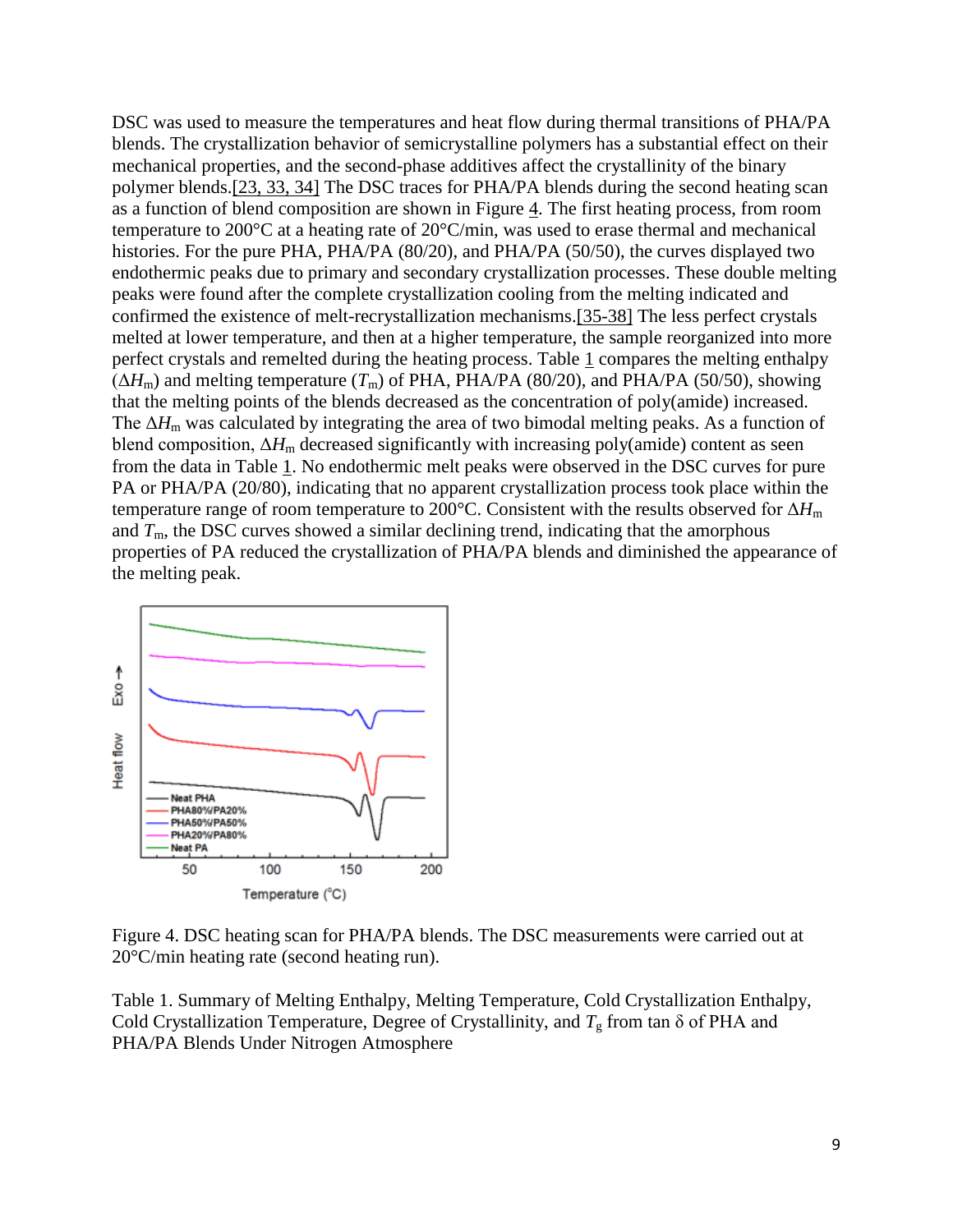|                    | <b>Neat PHA</b> | <b>PHA/PA (80/20)</b> | <b>PHA/PA (50/50)</b> |
|--------------------|-----------------|-----------------------|-----------------------|
| $\Delta H_m$ (J/g) | 32.30           | 25.45                 | 10.78                 |
| $T_m$ (°C)         | 166.48          | 162.76                |                       |
| $\Delta H_c$ (J/g) | 30.52           | 23.61                 | 10.72                 |
| $T_c$ (°C)         | 108.76          | 107.13                | 103.65                |
| $X_c$ (%)          | 22.75           | 15.18<br>22.40        |                       |
| $T_g$ (°C)         | 17              |                       | 14                    |

The DSC analysis was also carried out to determine the release of heat in the exothermic cold crystallization process of PHA/PA blends. Latent heat is released during the phase change, and this macroscopic process is closely related to the rate of the crystallization process.[39, 40] The DSC thermograms for PHA/PA blends during the first cooling scan as a function of blend composition are shown in Figure 5. Noticeable are the results for blends containing higher PHA loadings that exhibit sharper and more intense peaks than the others. The pure PHA underwent a well-defined cold crystallization process with the peak of cold crystallization temperature  $(T_c)$  at approximately 108°C. Likewise, PHA/PA (80/20) and PHA/PA (50/50) blends show similar character of crystallization activity. The values for cold crystallization enthalpy  $(\Delta H_c)$  and cold crystallization temperature  $(T_c)$  for PHA, PHA/PA (80/20), and PHA/PA (50/50) decreased systematically as the concentration of the poly(amide) increased (Table 1).



Figure 5. DSC cooling scan for PHA/PA blends. The DSC measurements were carried out at a cooling rate of 20°C/min (first cooling run).

It is well established that the mechanical and physical properties of amorphous/semicrystalline polymer blends are greatly influenced by crystallization kinetics and degree of crystallinity as well as microstructure or morphology of the blends. The nature of interaction, miscibility, and internal structure of the blends normally have a major impact on the degree of crystallinity and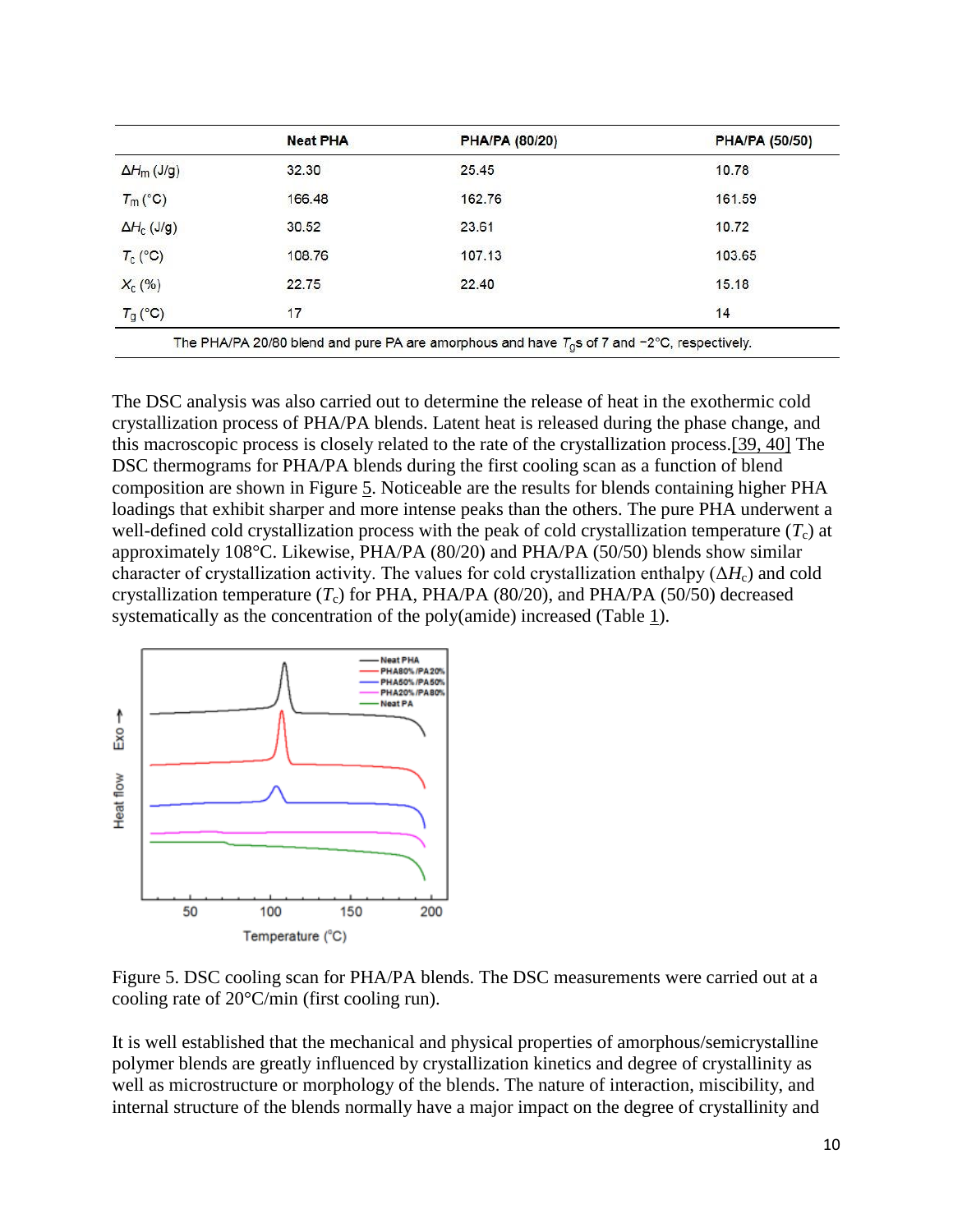ultimate mechanical properties of the amorphous/semicrystalline blends. Generally, higher crystallinity results in an increase in the stiffness (elastic modulus) and strength of the polymer, while ductility declines significantly. For the current system, the bio-derived tall oil-based PA is totally amorphous; however, most of petroleum-based PAs are semicrystalline. The bacterialbased PHA is a semicrystalline polymer with a degree of crystallinity of approximately 23% as measured by DSC. Blending PA with PHA likely has a significant influence on the degree of crystallinity of PHA and consequently on the ultimate mechanical properties of the blends. For this reason, the degree of crystallinity  $(X_c)$  of PHA/PA bends was estimated from the melting enthalpies determined by calorimetry. The higher the crystallinity, the more melting heat required to destroy the crystal structure.  $X_c$  was ascertained by eq. (1),[41] considering a melting enthalpy of 142 J/g for 100% crystalline PHB as cited in the literature. [42, 43]

$$
X_c = \frac{\Delta H_m}{W_p \times \Delta H_{m100\%}} \times 100\%
$$

where  $X_c$  is the crystallinity (%),  $\Delta H_m$  is the melting enthalpy of the polymer (J/g),  $W_p$  is the proportion of the polymer in the blend, and  $\Delta H_{\text{m100%}}$  is the melting enthalpy of the 100% crystalline polymer.

On the basis of results in Table 1, the degree of crystallinity depends substantially on the blend composition. Specifically, the degree of crystallinity decreased with increasing PA concentration. Overall, the quantity of amorphous substance resulted in an overall decrease in the crystallization behavior.

In general, the mechanical properties of binary polymer blend systems are useful and very important for industrial applications.[44] Tensile strength is an important mechanical parameter for materials that are designed to be stretched or under tension. Material toughness can be considered as tensile toughness and impact strength.[45] Fracture behavior of PHA, PA, and PHA/PA blends in the tensile test varied significantly from brittle fracture of pure PHA to ductile fracture of pure PA, results that are illustrated in the stress–strain curves in Figure 6. The sample of PHA/PA (80/20) was not included because it was too brittle to prepare reliable dimensions for the tensile test. The fragile character of this blend is mainly attributed to the very poor miscibility and weak interfacial adhesion between the two polymers [Figure 1(c)] when PHA is a major component. Neat PHA showed a distinct yield point with a subsequent strain hardening stage before failure, character resulting from its two components as described in the materials section. Its strain at break was only around 4.6%, as illustrated in Figure 6. When the concentration of PA in the blend was more than 50 wt %, the PHA/PA blends showed noticeable ductile characteristics with the appearance of distinct yielding and neck formation.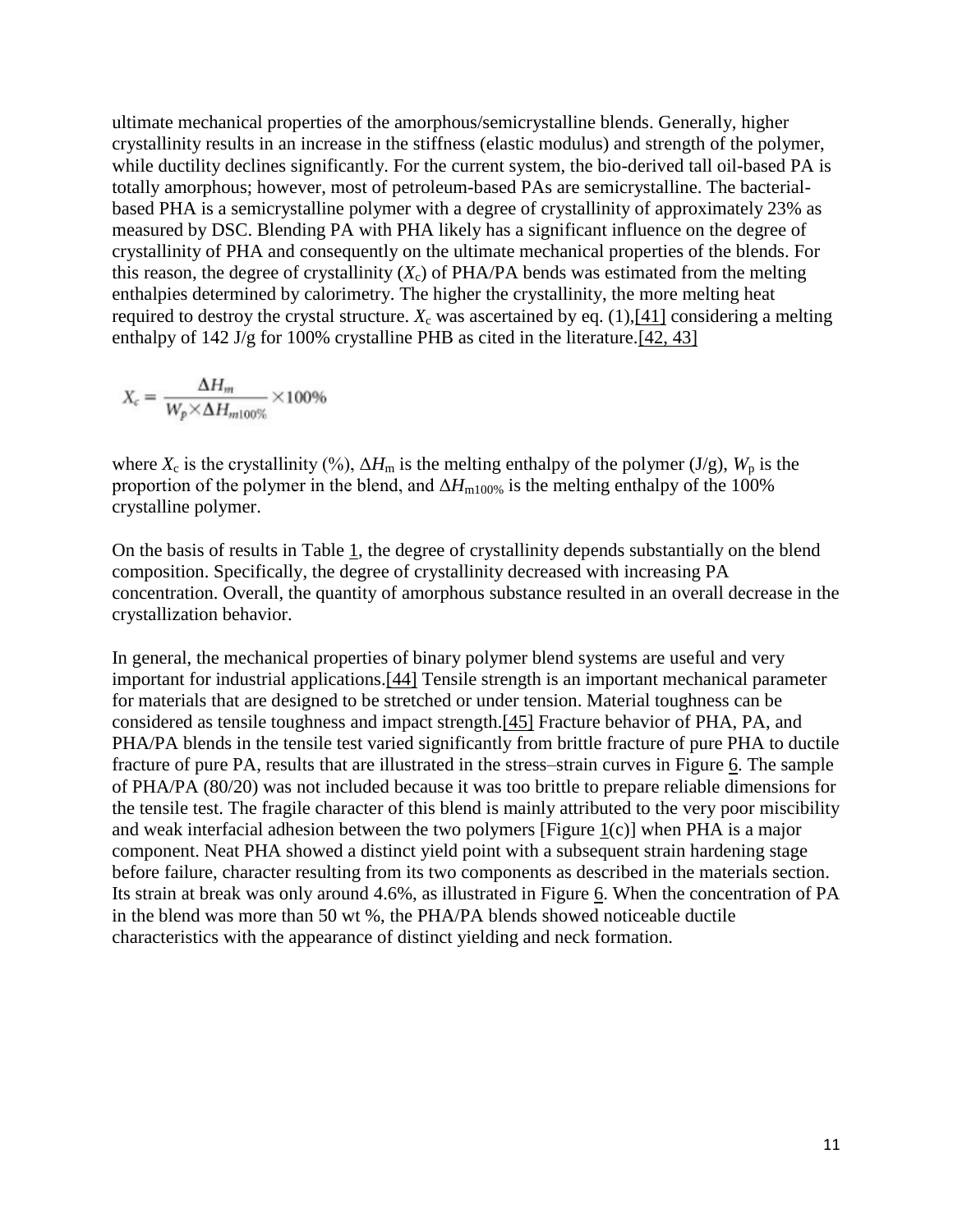

Figure 6. Comparison of tensile stress–strain curves of PHA/PA blends. The inset-plot gives details of the mechanical testing data from 0 to 15% tensile strain.

The effects of PA content on the mechanical properties of PHA/PA blends are depicted in Figure 7, which shows that the tensile strength of specimens decreased systematically as the content of PA increased. When the content of PA was <50 wt %, the elongation of the blend increased slightly, while tensile strength declined significantly. Above 50 wt % of PA, the samples failed at very large elongation, which increased greatly from 22% for the 50/50 blend to 465% for pure PA without obvious decrease of the tensile strength. The mechanical properties of PHA/PA blends can be explained based on the degree of crystallinity. The substantial decrease in the tensile strength and increase in the elongation at break with increasing PA content are attributed to the fact that the degree of crystallinity decreased with increasing PA content in the blend. As presented in Table 1, the degree of crystallinity decreased from about 23% for pure PHA to 15% for the PHA/PA (50/50) blend. In addition, no melting or crystallization peaks were observed for pure PA and the PHA/PA (20/80) blend, indicating that they are totally amorphous (Figures 4 and 5).



Figure 7. Composition dependence of tensile strength and elongation at break % for PHA/PA blends with different PA concentrations. The error bars represent standard deviations based on three repeated measurements.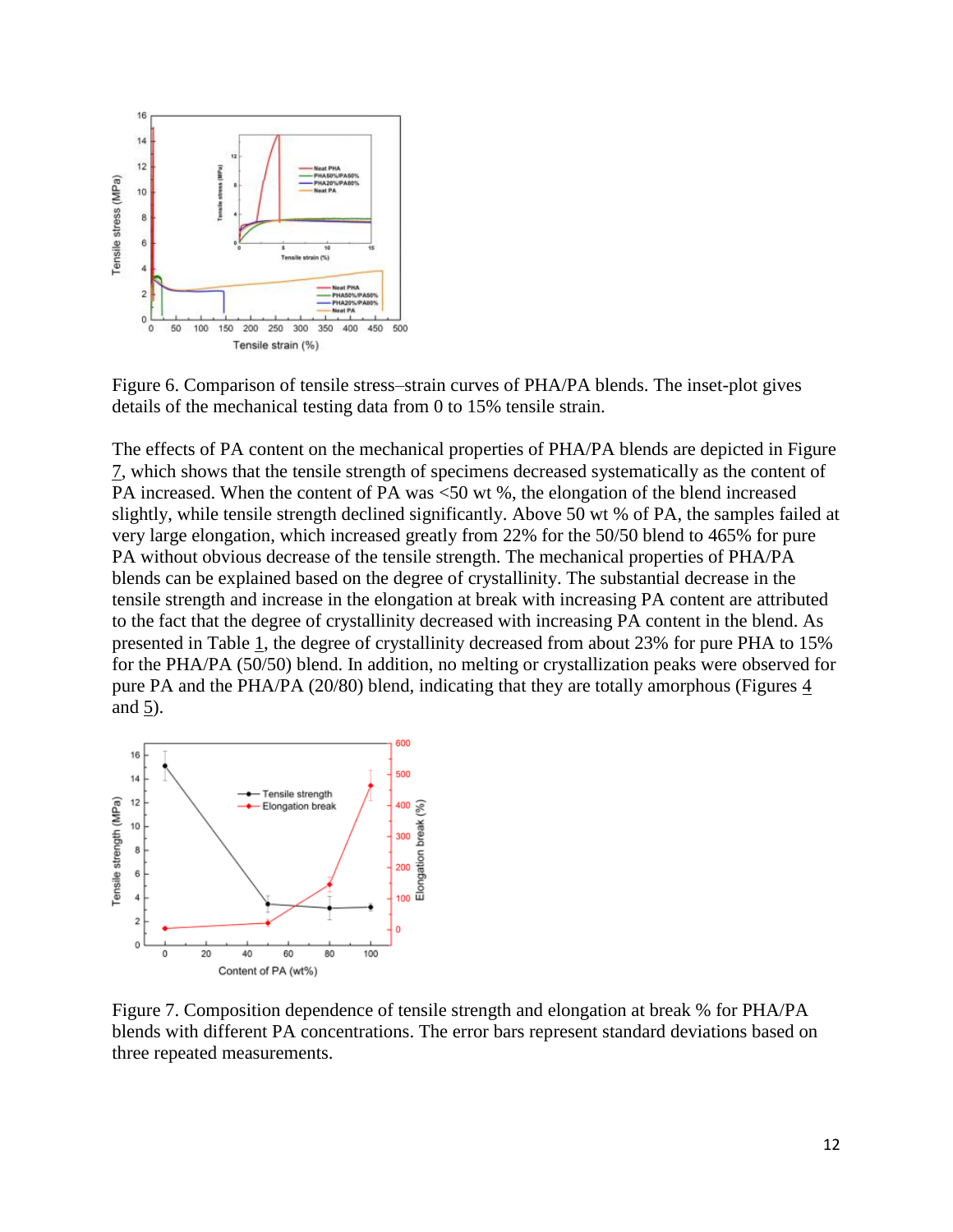It is also well known that combination of desirable mechanical and physical properties of certain polymer blends can be obtained by controlling the processing condition and morphology. The mechanical properties (e.g., tensile strength, tensile modulus, and impact toughness) of polymer blends with droplet morphology are typically much lower than that with fiber-like structure morphology. For our system, droplet morphology of PHA dispersed phase in PA matrix has been observed for PHA/PA (20/80) and (50/50) blends [Figure 1(a)]. The PHA/PA (50/50) blend has larger particle size than that of PHA/PA (20/80) blend. These two blends have slight difference in the mechanical properties as seen in Figure 7. Since both of these blends have droplet structure, the effect of morphology on the mechanical properties is very minor compared to the effect of crystallinity. The lower tensile strength and higher elongation at break for PHA/PA (20/80) blend compared to PHA/PA (50/50) blend are mainly attributed to the fact that, PHA/PA (20/80) is amorphous, while PHA/PA (50/50) is crystalline. The PHA/PA (80/20) blend has very poor mechanical properties due to the macrophase separation of the two components. In addition, the blend is very brittle, and no reliable sample specimen could be prepared to measure the tensile properties. Based on the above, it is apparent that the morphology of the PHA/PA blends has insignificant influenced on the mechanical properties.

The thermal degradation behavior of PHA/PA blends was studied by TGA, which uses heat to induce chemical and physical changes in materials and performs a corresponding measurement of mass change as a function of temperature. The TGA profile, as seen from Figure 8, suggests that decomposition started during melting and terminated with a weight loss corresponding to the content of blend composition. It was found that the pure PHA and pure PA degraded in a onestage process, while the PHA/PA blends showed a very distinct two-stage degradation pattern. The blends experienced significant weight loss between 250 and 450°C (Figure 8a), with the weight-loss peaks at approximately 250 and 400°C (Figure 8b). Above 600°C, no obvious further weight loss was observed during pyrolysis in inert nitrogen atmosphere.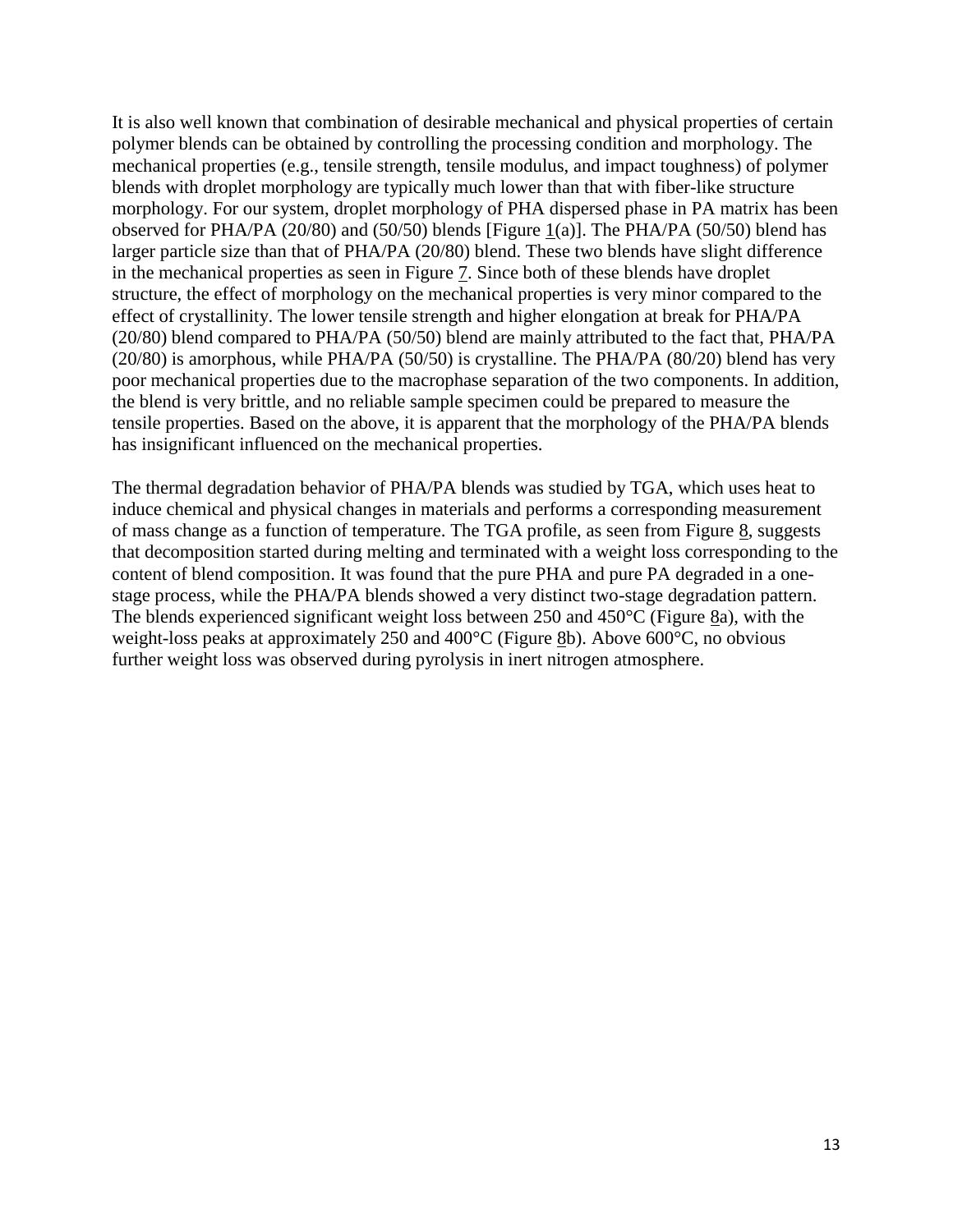

Figure 8. (a) Temperature dependence of weight loss % for different PHA/PA blends at 20°C/min under nitrogen atmosphere. (b) Comparison of first derivative weight changes of the PHA/PA blends at 20°C/min under nitrogen atmosphere.

Table 2 compares the degradation temperatures of PHA/PA blends at different percentage weight loss.  $T_{10}$  denotes the temperature at which the samples lost 10% of their original mass. On the basis of these data, PA exhibited higher thermal resistance arising from amide linkages, which result in stiff macromolecular chains that interact with each other via strong hydrogen bonds.[46,  $47$ ] The degradation temperature at 50% weight loss ( $T_{50}$ ) was also investigated for PHA, PA, and PHA/PA blends, and the  $T_{50}$  value for each blend was roughly the same as its  $T_{\text{max}}$ , the maximum degradation temperature. It is evident from the thermogram [Figure  $\underline{8}(a)$ ] that  $T_{\text{max}}$  was enhanced with increasing concentration of PA, which indicates that the thermal stability of PHAbased materials can be improved by blending with PA.

Table 2. Summary of Thermogravimetric Analysis of PHA/PA Blends Under Nitrogen Atmosphere

|                       | <b>Neat PHA</b> | <b>PHA/PA (80/20)</b> | <b>PHA/PA (50/50)</b> | <b>PHA/PA (20/80)</b> | <b>Neat PA</b> |
|-----------------------|-----------------|-----------------------|-----------------------|-----------------------|----------------|
| $T_{10}$ (°C)         | 252.75          | 233.30                | 245.07                | 241.78                | 364.09         |
| $T_{50}$ (°C)         | 265.28          | 246.38                | 352.46                | 396.96                | 402.29         |
| $T_{\text{max}}$ (°C) | 267.09          | 244.69                | 253.85                | 404.13                | 403.34         |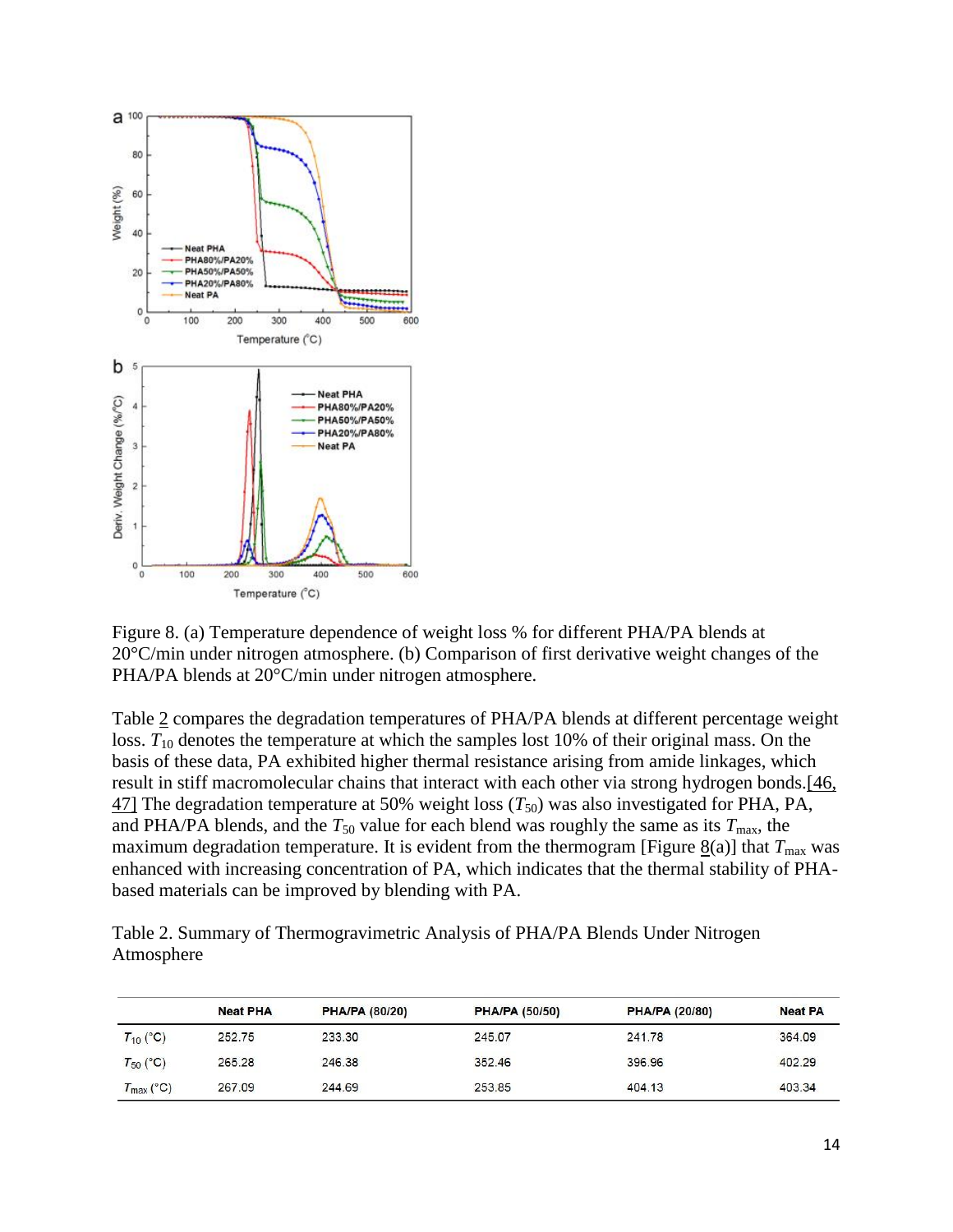Blends of PHA/PA have strong potential for use in biocontainers for the nursery-crop industry. Unlike the greenhouse industry, which normally produces plants with crop cycles <12 weeks and often uses containers held in shuttle trays, the nursery industry produces species with mediumand long-term crop cycles commonly more than a year long, and containers are often handled individually, requiring them to exhibit greater flexibility and impact resistance and a moderate biodegradation rate. Along with improved mechanical properties obtained by blending PA with PHA, PA can function to reduce the rate of biodegradation compared to pure PHA.[48] Although the mechanical properties of neat PA are suitable for use of the material in horticulture containers without a copolymer, neat PA is currently much more expensive than PHA (approximately \$8.60 and \$4.40 USD per kg, respectively), making it cost-prohibitive to use neat PA for this application. Blending PA with lower cost polymers like PHA provides a material with some of the advantages of PA, at a more reasonable cost than neat PA resin. Compared to the cost of the petroleum-based plastic commonly used for this application (high-density poly(ethylene) (HDPE)), the current costs of PHA/PA blends are approximately double the price. While the cost of PHA/PA material is greater than that of HDPE at the present time, there are two factors that indicate that horticulture containers made of PHA/PA may be cost competitive with HDPE in the near future. (1) Economists specializing in horticultural strategies have determined that many consumers would be willing to pay \$0.23 to \$0.58 USD more per plant for horticulture products grown in sustainable, nonpetroleum containers,[49] and (2) the projected growth of the bioplastics industry indicates increased production volume and reduction in price for PHA over the next decade.[50] Blends of PHA/PA with concentrations  $\leq 50$  wt % PA are good, affordable candidates for the horticulture-container application and should provide suitable strength, flexibility, and impact resistance, with a slower rate of biodegradation than pure PHA. Our results indicate that blends of PHA/PA possess mechanical properties that should also be applicable to many other industrial applications.

### **CONCLUSIONS**

This study reports the results of evaluations with PHA/PA bio-based blends that were melt blended using a twin-screw extruder in order to improve the toughness of PHA and to characterize elemental properties of the blends. For all the samples studied by SEM, biphasic separation was observed, indicating that PHA was not miscible with PA in the melt. DMA results confirmed that the blend is a partially miscible two-phase system. Rheological results revealed that the melt viscosity of the blends increased with the content of PHA. On the basis of DSC results, both the melting and crystallization temperatures of the blends decreased systematically as the concentration of the PA increased. TGA curves revealed that the thermal stability of the blends increased significantly at high temperatures as PA loadings increased. The elongation at break of PHA was greatly enhanced by the addition of PA due to the substantial decrease in the degree of crystallinity in the blends. Our results demonstrate that the flexibility and impact resistance of PHA can be improved significantly by blending with bio-based PA. The superior mechanical characteristics of PHA/PA blends make them strong candidates for use in crop containers that are biorenewable, yet can withstand the harsh conditions encountered during nursery-crop production. Blends of PHA and PA warrant consideration for other industrial applications where flexibility and impact resistance are essential, and biorenewable sourcing is preferred.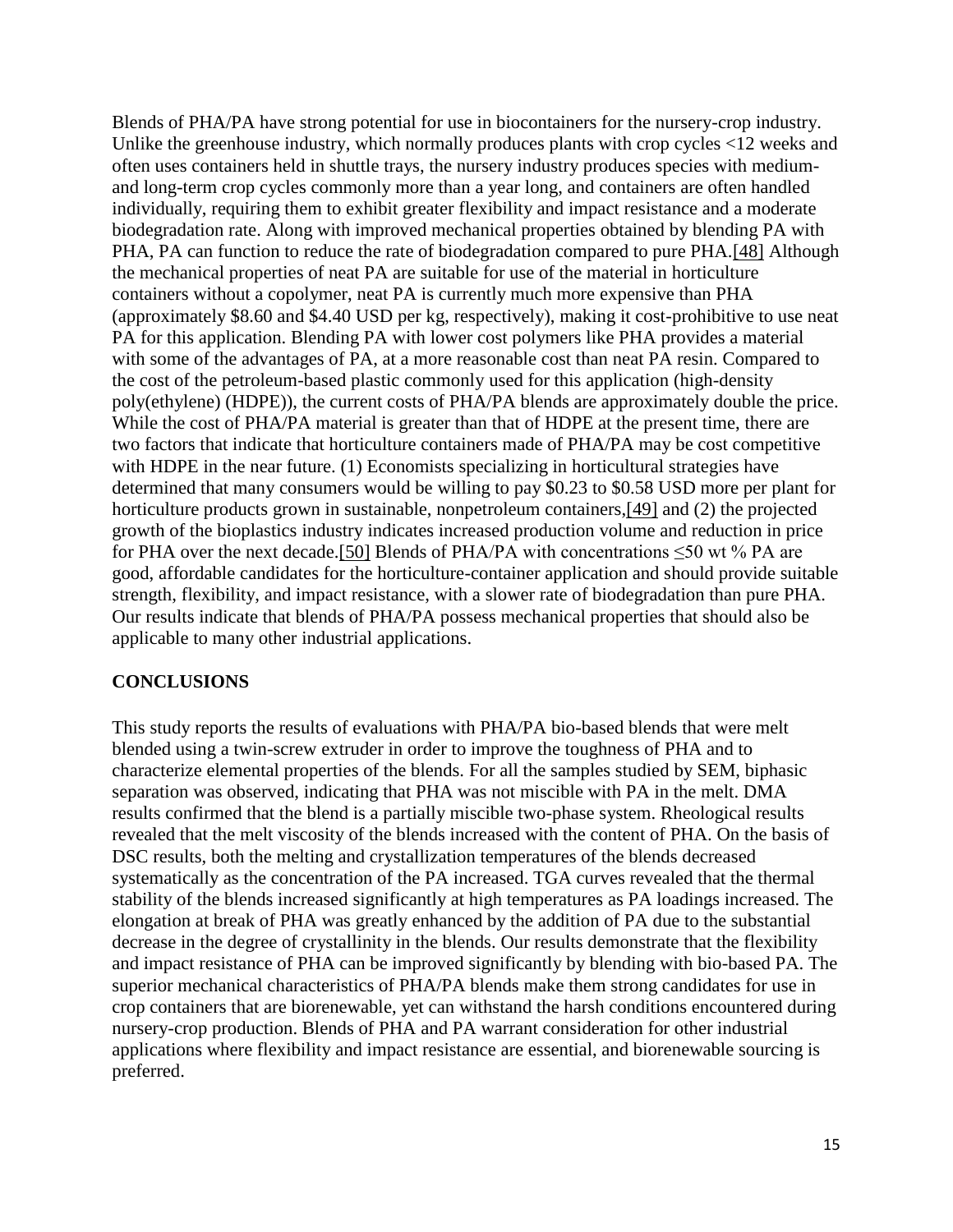#### **ACKNOWLEDGMENTS**

This research was supported in part by the USDA Specialty Crops Research Initiative (NIFA-SCRI 2011-51181-30735), and by Iowa State University. The authors thank Metabolix, Inc. and Arizona Chemical Inc. for providing Mirel PHA and PA, respectively.

All of the authors meet the criteria for authorship in this journal. Shengzhe Yang contributed to the whole work, Samy A. Madbouly contributed the idea, and James A. Schrader contributed to the revision and funding. David Grewell, Michael R. Kessler, and William R. Graves contributed to the funding of this project.

#### **REFERENCES**

- *1.* Albayrak, O.; Sen, S.; Cayli, G.; Ortac, B. J. Appl. Polym. Sci. 2013, 130, 2031.
- *2.* Hoffendahl, C.; Fontaine, G.; Bourbigot, S. Polym. Degrad. Stab. 2013, 98, 1247.
- *3.* Imre, B.; Pukanszky, B. Eur. Polym. J. 2013, 49, 1215.
- *4.* Schiraldi, D. A.; Viggiano, R.; Chen, H. B. Abstr. Pap. Am. Chem. Soc. 2013, 245.
- *5.* Mulhaupt, R. Macromol. Chem. Phys. 2013, 214, 159.
- *6.* Pion, F; Reano, A. F.; Ducrot, P. H.; Allais, F. RSC Adv. 2013, 3, 8988.
- *7.* American Coatings Association, Inc. JCT CoatingsTech 2012, 9, 34.
- *8.* Wang, D.; Sun, G. J. Appl. Polym. Sci. 2011, 119, 2302.
- *9.* Haq, M.; Burgueno, R.; Mohanty, A. K.; Misra, M. Compos. Part A Appl. Sci. Manufact. 2011, 42, 41.
- *10.* Shinohara, T.; Shirahase, T.; Murakami, D.; Hoshino, T.; Kikuchi, M.; Koike, J.; Horigome, M.; Masunaga, H.; Ogawa, H.; Takahara, A. Buried Interface Sciences with X-Rays and Neutrons 2011, 2010, 24.
- *11.* Shi, D. J.; Chen, M. Q.; Akashi, M. Appl. Chem. Eng. Pts 1–3, 2011, 236–238, 2216.
- *12.* Li, Y. F.; Liu, Y. X.; Fu, Y. L.; Wu, Q. L.; Wang, X. M. Adv. Mater. Sci. Technol. Pts 1 and 2, 2011, 675–677, 495.
- *13.* Lee, K. Y.; Wong, L. L. C.; Blaker, J. J.; Hodgkinson, J. M.; Bismarck, A. Green Chem. 2011, 13, 3117.
- *14.* Incoronato, A. L.; Buonocore, G. G.; Conte, A.; Lavorgna, M.; Del Nobile, M. A. J. Food Prot. 2010, 73, 2256.
- *15.* Avella, M.; Buzarovska, A.; Errico, M. E; Gentile, G.; Grozdanov, A. Materials 2009, 2, 911.
- *16.* Najer, A.; Wu, D. L.; Vasquez, D.; Palivan, C. G.; Meier, W. Nanomedicine 2013, 8, 425.
- *17.* Ranquin, A.; De Vocht, C.; Van Gelder, P. Polymer-Based Nanostructures: Medical Applications 2010, 315.
- *18.* Malinova, V.; Meier, W. Polymer-Based Nanostructures: Medical Applications 2010, 3.
- *19.* Gerardand, T.; Budtova, T. Eur. Polym. J. 2012, 48, 1110.
- *20.* Parulekar, Y.; Mohanty, A. K. Macromol. Mater. Eng. 2007, 292, 1218.
- *21.* Shamala, T. R.; Divyashree, M. S.; Davis, R.; Kumari, K. S. L.; Vijayendra, S. V. N.; Raj, B. Ind. J. Microbiol. 2009, 49, 251.
- *22.* Zheng, Z.; Deng, Y.; Lin, X. S.; Zhang, L. X.; Chen, G. Q. J. Biomat. Sci. -Polym. Edn. 2003, 14, 615.